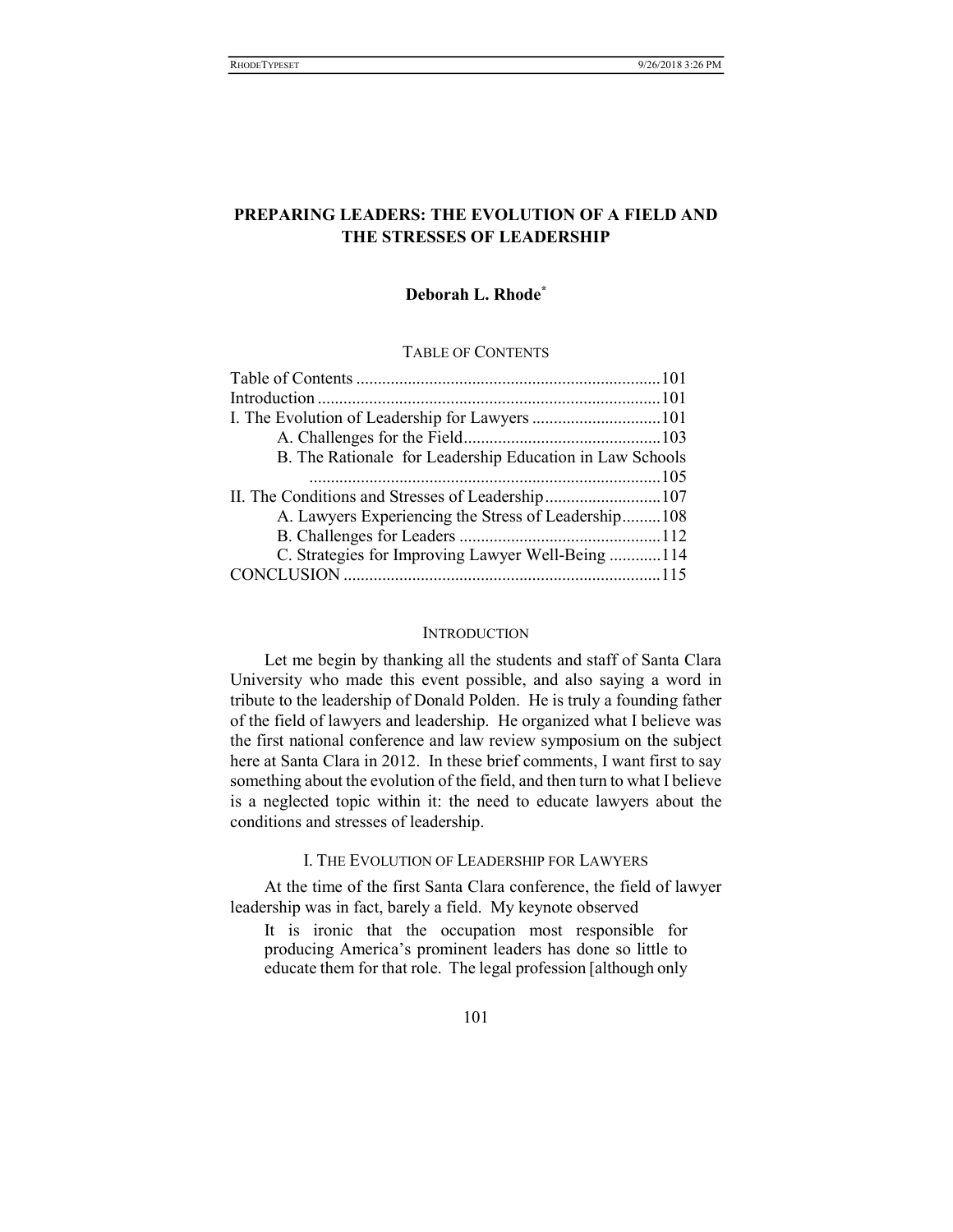.4 percent of the population] has supplied a majority of American presidents, and in recent decades, almost half of Congress. Lawyers occupy leadership roles as governors, state legislators, judges, prosecutors, general counsel, law firm managing partners, and heads of corporate, government, and nonprofit organizations. Almost none of these lawyers received academic training for their leadership responsibilities. Although leadership development is now a forty-five billion dollar industry, it is missing or marginal in legal education. $<sup>1</sup>$ </sup>

That description of lawyers' roles and lack of preparation has not dramatically changed. Most lawyers still receive no formal education in leadership skills. Nor do many of them find this problematic, which is of itself a problem. But what has changed is that legal educators are now starting to do something about it. Today, to paraphrase Martin Luther King, Jr., "We aren't where we want to be and we aren't where we should be, but thank God, we aren't where we were."<sup>2</sup>

So what has changed? Well to begin with, legal academics interested in leadership have an organizational home. With the assistance of many leaders in this field, especially Baylor Law School's vice dean Leah Jackson Teague, faculty began coming together at the annual meeting of the Association of American Law Schools [AALS]. From those gatherings came the creation of an AALS Section on Leadership for those interested in teaching, research, and programmatic ideas in the field. Over 150 legal academics are now members of the section.<sup>3</sup> Its work is being shared by an executive committee, all of whom participated in this symposium.<sup>4</sup>

 <sup>\*</sup> Ernest W. McFarland Professor of Law and Director of the Center on the Legal Profession, Stanford University. The research assistance of Gemma Donofrio, Eun Sze, and George Wilson is gratefully acknowledged.

<sup>1.</sup> Deborah L. Rhode, *Developing Leadership*, 52 SANTA CLARA L. REV. 689, 689-90 (2012). For recent figures, see DEBORAH L. RHODE & AMANDA K. PACKEL, LEADERSHIP FOR LAWYERS 3 (2018); Deborah L. Rhode, Leadership in Law, 69 STAN. L. REV. 1603, 1605 (2017).

 <sup>2.</sup> The quote comes from Martin Luther King Jr., Emancipation Proclamation Speech (New York City, 1962). King quotes from a slave preacher. For the original phrasing in the recorded speech, see A Promise Unfulfilled: 1962 MLK Speech Recording Is Discovered, NPR (Jan. 20, 2014, 2:39 PM), https://www.npr.org/2014/01/20/264226759/a-promiseunfulfilled-1962-mlk-speech-recording-is-discovered.

 <sup>3.</sup> Section on Leadership, THE ASS'N OF AM. L. SCH. (Nov. 9, 2017), https://memberaccess.aals.org/eWeb/dynamicpage.aspx?webcode=ChpDetail&chp\_cst\_key =54f0b34b-c67e-4f2b-9a69-fdad2d31ef71 [hereinafter Section on Leadership]. For a list of signatories and section members, see Materials Compiled by Leah Jackson Teague, Chair-Elect of the American Association of Law Schools (Mar. 2, 2018) (email correspondence on file with author) [hereinafter Teague Compilation].

 <sup>4.</sup> The Executive Committee members currently include: Deborah L. Rhode (Chair),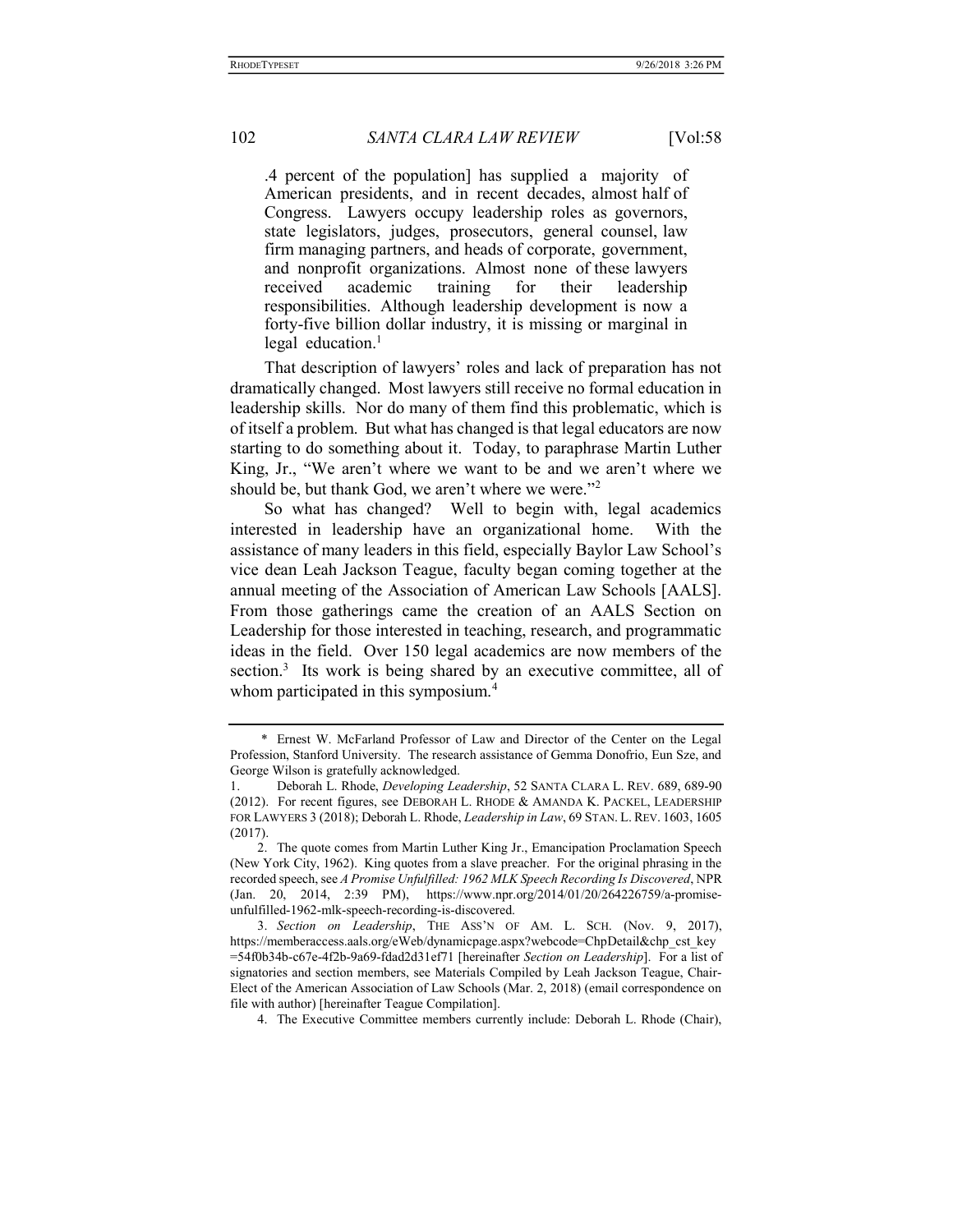With this increasing interest has come an increasing array of courses, teaching materials and casebooks.<sup>5</sup> A growing number of law schools and law reviews have also devoted symposia to lawyers and leadership, most recently the University of Tennessee, Georgia State, Stanford, and of course Santa Clara twice. 6

## A. Challenges for the Field

 Despite such progress, substantial challenges remain. Part of the problem is that the field has only recently emerged, and its reputation has been tarnished by pop publications, which I have elsewhere labeled "leadership lite."<sup>7</sup> Celebrated classics include Leadership Secrets from Attila the Hun, and Toy Box Leadership; Leadership Lessons from the Toys You Loved as a Child.<sup>8</sup> A related problem is that many lawyers, law students, and law professors view the subject as somewhat squishy—a "touchy feely" curricular "frill," unlike the more doctrinal courses tested on bar exams.

But what that latter objection ignores is a wide array of research indicating that effective leadership requires so-called "soft skills," particularly those demanding personal and interpersonal skills such as self-awareness and emotional intelligence.<sup>9</sup> And by training and temperament, these are not the skills in which lawyers and law students excel.<sup>10</sup> Lawyers rank lower than the general population on

Leah Witcher Jackson Teague (Chair-Elect), Rachel F. Moran, David H. Gibbs, and Douglas A. Blaze (Executive Committee). Section on Leadership, supra note 4.

 <sup>5.</sup> For the rise in courses, see Teague Compilation, supra note 4; for examples of casebooks, see RHODE & PACKEL, supra note 2; DEBORAH L. RHODE, LAWYERS AS LEADERS (2013); PAULA MONOPOLI & SUSAN MCCARTY, LAW & LEADERSHIP: INTEGRATING LEADERSHIP STUDIES INTO THE LAW SCHOOL CURRICULUM (2017).

 <sup>6.</sup> For papers from the University of Tennessee Symposium, see Leading the Future: 2016 Symposium on Professional Leadership Education, 83 TENN. L. REV. RA Pages 709 (2016); for papers from the Stanford Law School Symposium, see Lawyers and Leadership: Raising the Bar, 69 STAN. L. REV. 1593 (2017).

 <sup>7.</sup> See RHODE, LAWYERS AS LEADERS, supra note 6.

 <sup>8.</sup> WESS ROBERTS, LEADERSHIP SECRETS OF ATTILA THE HUN (1990); RON HUNTER & MICHAEL E. WADDELL, TOY BOX LEADERSHIP: LEADERSHIP LESSONS FROM THE TOYS YOU LOVED AS A CHILD (2008).

 <sup>9.</sup> For the importance of these soft skills, see MAUREEN BRODERICK, THE ART OF MANAGING PROFESSIONAL SERVICES: INSIGHTS FROM LEADERS OF THE WORLD'S TOP FIRMS 266-80 (2011); DANIEL GOLEMAN ET AL., PRIMAL LEADERSHIP: REALIZING THE POWER OF EMOTIONAL INTELLIGENCE app. B 253-56 (2002) (self-awareness, selfmanagement, social awareness, empathy persuasion, and conflict management); RONALD H. HUMPHREY, EFFECTIVE LEADERSHIP: THEORY, CASES, AND APPLICATIONS 97-98, 233 (2014) (self-management, conscientiousness); and sources cited in Rhode, Leadership in Law, supra note 2, at 1609-10.

 <sup>10.</sup> Most lawyers prefer learning focused on analytic rather than non-cognitive skills. See Susan Daicoff, Lawyer, Know Thyself: A Review of Empirical Research on Attorney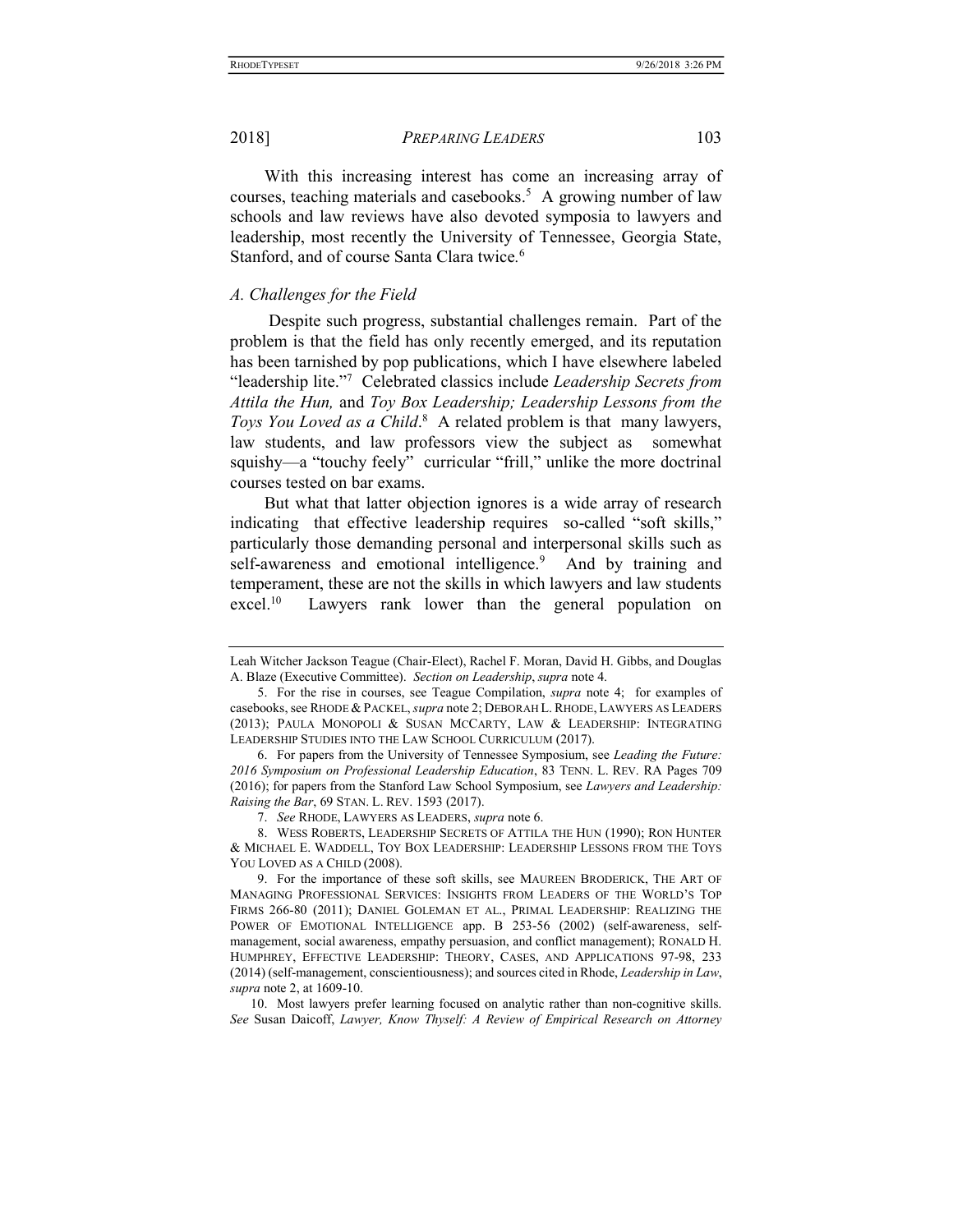interpersonal skills and resilience, and tend to devalue their importance.<sup>11</sup> For many legal students and practitioners, "the soft stuff is the hard stuff."<sup>12</sup>

A related challenge is that many students are reluctant to advertise an interest in leadership. The term seems to conjure up visions of high school student body presidents or overreaching politicians desperate for power and adulation. Some female students are particularly uncomfortable opting for courses or positions that type them as "ambitious." "That word itself makes me want to run and hide," said one contributor to a recent anthology on women and ambition.<sup>13</sup> "It's got some memorable pejorative stench to it."<sup>14</sup> Although evidence is mixed on whether young women are in fact less ambitious than men, professionals of both sexes often find the term a "polite backhanded insult."<sup>15</sup>

Yet many law students who are reluctant to announce themselves as potential leaders will inevitably occupy leadership positions. Even if they do not rise to the top of an organization, they will exercise leadership as heads of teams, committees, task forces, and charitable initiatives. When I was a law student, I never thought of myself as a potential leader and would never have taken a leadership course. But I would have surely have benefitted from one, and I deeply regret that I did not know earlier some of what I know now. I particularly wish I had focused at an earlier point on what I have labeled the "leadership

Attributes Bearing on Professionalism, 46 AM. U. L. REV. 1337, 1392-93 (1997).

 <sup>11.</sup> Larry Richard, Herding Cats: The Lawyer Personality Revealed, 29 ALTMAN WEIL 2, 4 (2002), http://www.managingpartnerforum.org/tasks/sites/mpf/assets/image/MPF%20- %20WEBSITE%20-%20ARTICLE%20-%20Herding%20Cats%20-%20Richards1.pdf; Douglas B. Richardson & Douglas P. Coopersmith, Learning to Lead, AM. LAW., Jul. 2008,

at 57; Daicoff, supra note 11, at 1392-94; see also RHODE, LAWYERS AS LEADERS, supra note 6, at 4-5.

 <sup>12.</sup> RHODE & PACKEL, supra note 2, at 71 (discussing Richard J. Leider, The Ultimate Leadership Task: Self-Leadership, in THE LEADER OF THE FUTURE: NEW VISIONS, STRATEGIES, AND PRACTICES FOR THE NEXT ERA 189 (Frances Hesselbein et al. eds., 1996)).

<sup>13.</sup> Elisa Albert, The Snarliest Girl: Notes on Ambition, in DOUBLE BIND: WOMEN IN AMBITION 195 (Robin Romm ed., 2017).

 <sup>14.</sup> Id.

 <sup>15.</sup> The quote comes from Sarah Ruhl, Letters to My Mother and Daughters on Ambition, in DOUBLE BIND: WOMEN IN AMBITION 281 (Robin Romm ed., 2017); see DEBORAH L. RHODE, WOMEN & LEADERSHIP 7-10 (2017), for discussion of the evidence on gender differences in aspirations to leadership. My own read of the evidence is that women and men are equally ambitious, just ambitious for somewhat different things. Men attach somewhat higher value to money and power, and women to balanced lives and the chance to make a difference. See sources cited in RHODE, WOMEN & LEADERSHIP; SHERYL SANDBERG, LEAN IN (2013); Women in the Workplace 2016, MCKINSEY & COMPANY (Sept. 2016), https://www.mckinsey.com/business-functions/organization/our-insights/women-in-theworkplace-2016.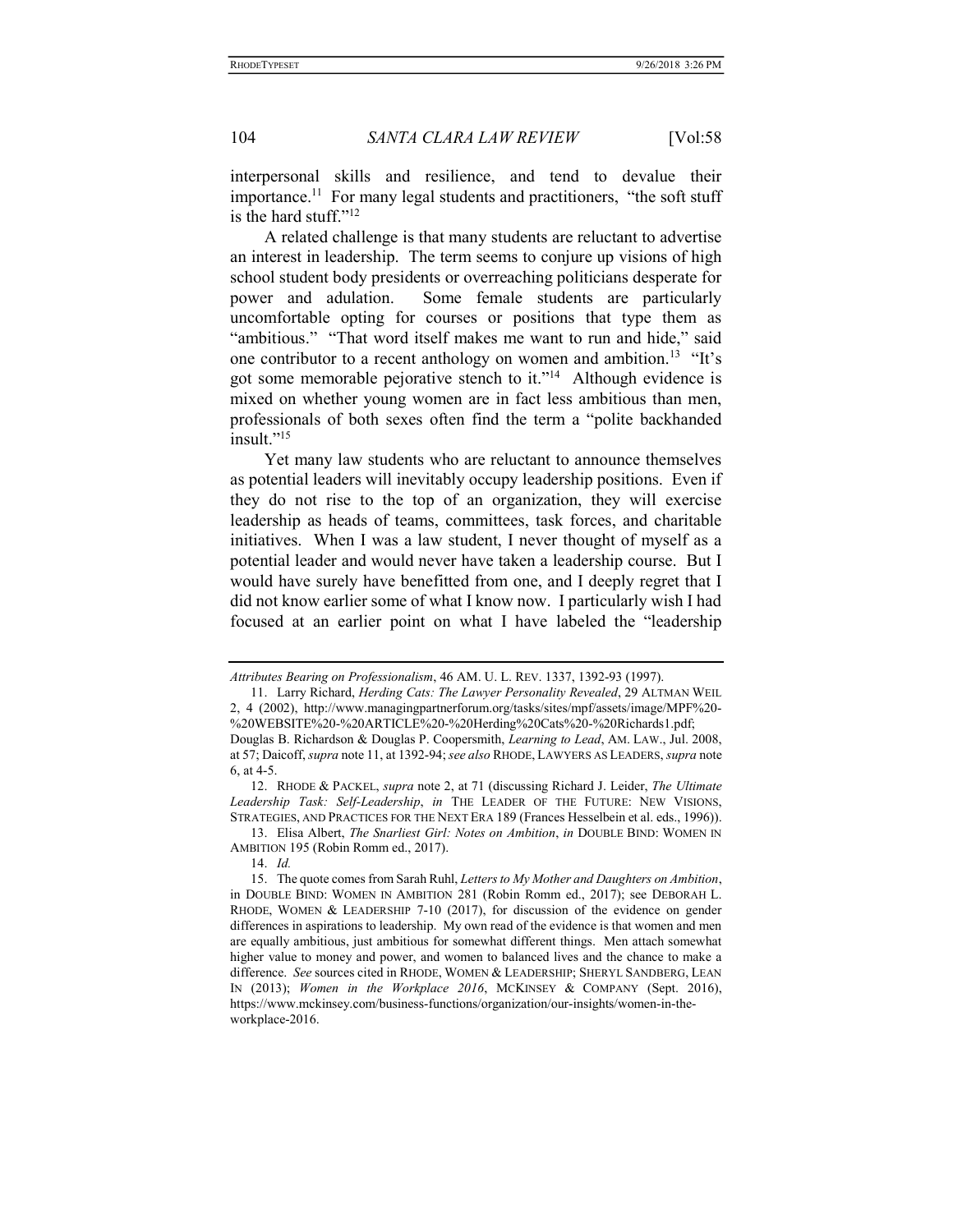paradox." <sup>16</sup> Individuals often reach top positions because of high needs for personal achievement. But to perform effectively in those positions, their attention needs to center on enabling achievement by others. As English essayist Charles Montague noted, "there is no limit to what a man can do so long as he does not care a straw who gets the credit for it."<sup>17</sup>

A final challenge in building the field is that many students and lawyers believe that leadership cannot be effectively learned in law school. Some are convinced that leaders are born not made, and others believe that leadership skills are best acquired through leadership experience. The lawyers who have held this country's highest positions had no formal leadership training. Barack Obama famously said that the community organizing work he did in Chicago was the "best education I ever had, better than anything I got at Harvard Law School."<sup>18</sup>

### B. The Rationale for Leadership Education in Law Schools

Yet although we should not overclaim what law school leadership education can accomplish, neither should we undervalue its potential contributions. Researchers find that the vast majority of leadership skills are acquired, not genetically based.<sup>19</sup> A growing array of teaching materials are available to help students develop some of those capacities, such as decision-making, influence, communication, and conflict management.<sup>20</sup> Leadership education can also inspire future lawyers to be life-long learners. That entails recognizing the skills that they will need to be effective leaders, identifying strategies for acquiring those skills, and becoming reflective about their own capacities, limitations, and aspirations.<sup>21</sup> Law students can also benefit through increased

 <sup>16.</sup> See Rhode, Leadership in Law, supra note 2, at 1620-21; see also Jennifer A. Chatman & Jessica A. Kennedy, Psychological Perspectives on Leadership, in HANDBOOK OF LEADERSHIP THEORY AND PRACTICE 159, 163-64 (Nitrin Nohria & Takesh Khurana eds., 2010).

 <sup>17.</sup> CHARLES E. MONTAGUE, DISENCHANTMENT 260 (1922).

 <sup>18.</sup> Serge Kovaleski, Obama's Organizing Years, Guiding Others and Finding Himself, N.Y. TIMES (Jul. 7, 2008),

http://www.nytimes.com/2008/07/07/us/politics/07community.html (quoting Obama).

 <sup>19.</sup> See sources cited in RHODE & PACKEL, supra note 1, at 4; Richard D. Arvey et al., The Biology of Leadership, in THE OXFORD HANDBOOK OF LEADERSHIP & ORGANIZATION 79 (David V. Day ed., 2014); see R. Avery et al., The Determinants of Leadership Role Occupancy: Genetic and Personality Factors, 17 LEADERSHIP Q. 1 (2006), for studies on twins suggesting that 70 percent of leadership skills are acquired, and not genetically based; Bruce Avolio, Pursuing Authentic Leadership Development, in HANDBOOK OF LEADERSHIP THEORY AND PRACTICE 739, 752 (Nitin Nohria & Rakesh Khurana eds., 2010); sources cited in RHODE & PACKEL, supra note 1, at 4.

 <sup>20.</sup> See, e.g., RHODE AND PACKEL, supra note 1.

 <sup>21.</sup> Rhode, Leadership in Law, supra note 1, at 1640-41.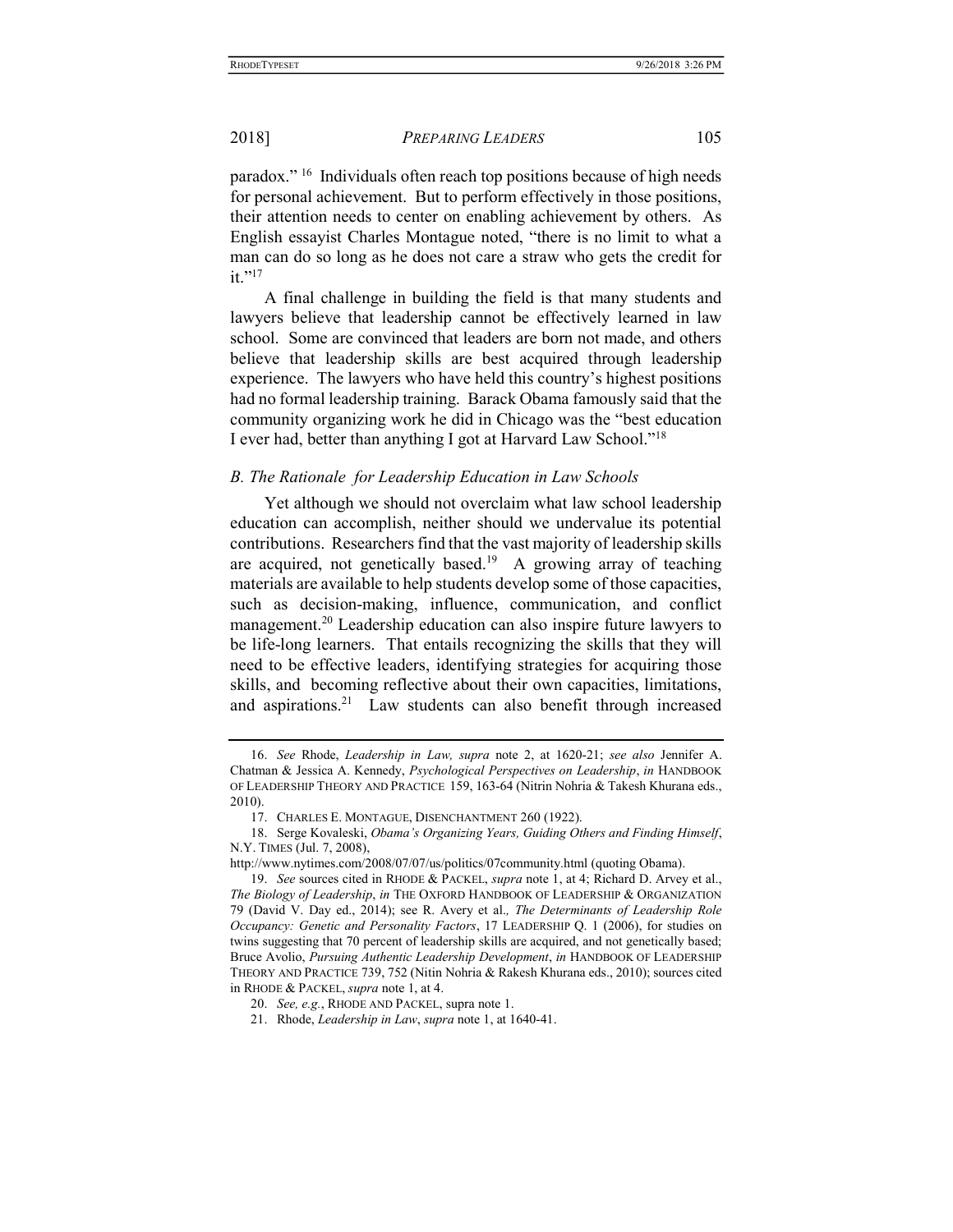awareness of the need for sponsorship and mentoring, "stretch" assignments, perseverance, and interpersonal skills; they can similarly profit from exposure to biases and ethical dilemmas that can impede their paths.<sup>22</sup>

Perhaps most importantly, law school initiatives can encourage students to think more deeply about what they want leadership for. Positions of influence offer many rewards, but those that are most fulfilling are generally not the extrinsic perks of power, money, and status that individuals often envy. Students can benefit from research indicating that workplace satisfaction generally depends most on other, intrinsic factors, such as feeling effective, exercising strengths and virtues, and contributing to socially valued ends that bring meaning and purpose.<sup>23</sup> Goals that transcend the self have the greatest impact on individuals' sense of fulfillment.<sup>24</sup> Prospective lawyers would do well to ask the question that Marion Wright Edelman put to herself at the beginning of her career in civil rights. Well before she became the legendary head of the Children's Defense Fund, Edelman recalled an entry in her journal that read: "The time has come for you Marian, to have a frank talk with yourself. Where are you headed? . . . What do you really want?"25

Leaders in legal education should ask similar questions about their own institutions. Those running law schools are more than happy to claim credit for the leadership successes of their alumnae. These

 <sup>22.</sup> Id. at 1640-41. For the importance of perseverance and passion, see ANGELA DUCKWORTH, GRIT: THE POWER OF PASSION AND PERSEVERANCE 8 (2016). For the importance of mentoring and sponsorship, see RHODE, LAWYERS AS LEADERS, supra note 5, at 37-39; RHODE, WOMEN AND LEADERSHIP, supra note 15, at 16-17, 28, 33, 81-82, 92.

<sup>23.</sup> See David G. Myers & Ed Diener, Who is Happy, PSYCHOL. SCI. 10, 15-17 (1995) (noting the importance of being engaged and challenged in work but not to the point at which it overwhelms available time and skills); WILLIAM C.COMPTON,INTRODUCTION TO POSITIVE PSYCHOLOGY 48-49, 53-54 (2004) (emphasizing importance of meaning and purpose); see generally DAVID G. MYERS, THE PURSUIT OF HAPPINESS: WHO IS HAPPY—AND WHY 37- 46, 129-30 (1992) (noting that over a certain minimum level of comfort, income does not much influence happiness, and that professional satisfaction depends on challenging and purposeful work); Ed Diener et al., Subjective Well-Being: Three Decades of Progress, 125 PSYCH. BULL. 276, 288, 293 (1999) (discussing the limited influence of income on satisfaction and the importance of workplace stimulation, meaning and identity); Cf. CHRISTOPHER PETERSON & MARTIN E.P. SELIGMAN, CHARACTER STRENGTHS AND VIRTUES: A HANDBOOK AND CLASSIFICATION 28-30 (2004) (describing character strengths and virtues that contribute to human flourishing such as wisdom and knowledge, courage, humanity, justice, temperance and transcendence).

<sup>24.</sup> See, e.g., JONATHAN HAIDT, THE HAPPINESS HYPOTHESIS: FINDING MODERN TRUTH IN ANCIENT WISDOM 88, 170 (2006) (stressing the satisfaction that comes from exercising virtue and feeling connected to something beyond the self). For the need for a higher purpose, see THOMAS J. DELONG, FLYING WITHOUT A NET 47-48 (2011).

 <sup>25.</sup> MARIAN WRIGHT EDELMAN, LANTERNS: A MEMOIR OF MENTORS 61 (1999).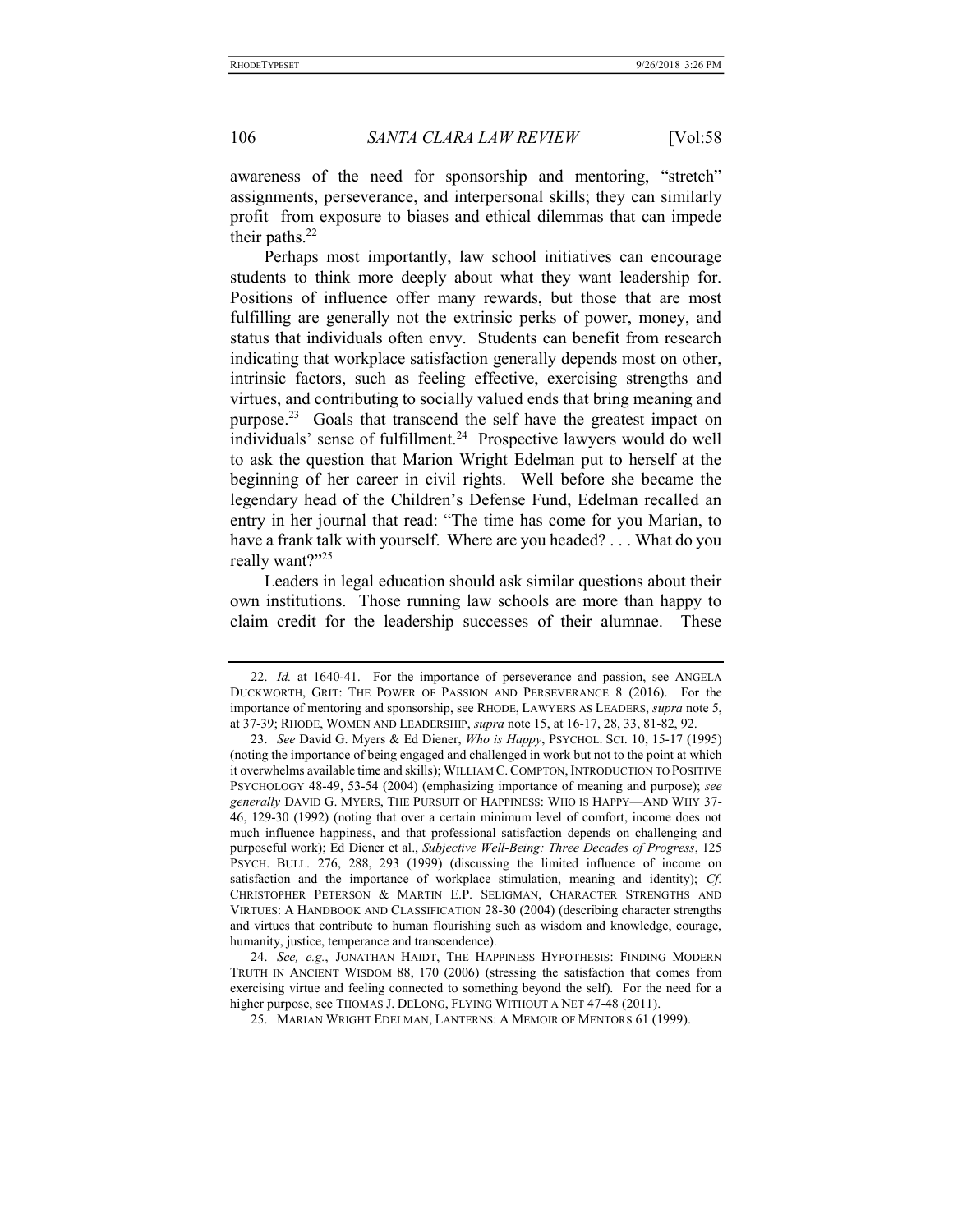institutions should do more to deserve that recognition. What that requires is not simply offering a course or special program for those who self-identify as potential leaders, useful as that first step would be. What is still more important is to think systematically about where leadership skills can be imparted throughout the law school experience. For example, leadership development should be integrated in core curricular offerings and in extracurricular activities, including outreach to heads of student organizations and pro bono projects.

Evaluation is also critical. Leadership as a field is sadly lacking in systematic research about the long-term impact of leadership courses in business and professional schools and the approaches that are most costeffective.<sup>26</sup> Legal educators from multiple institutions need to work together to develop metrics for evaluation.<sup>27</sup> Demanding such information and institutionalizing the most promising approaches is itself a crucial act of law school leadership.

In the final analysis, the question is not whether law schools should prepare students for leadership. Law schools already are developing leaders; they are just not doing it intentionally and effectively. Students pick up messages about leadership skills from the silent as well as formal curricula, from subtexts as well as texts, and from the role modeling that they see around them by faculty, administrators, and peers. We owe it to our students to do better. The next generation of lawyer leaders will confront problems of growing scale and complexity in a wide variety of areas, including civil rights, human rights, environmental quality, national security, immigration, economic inequality, corporate governance, and the protection of democratic processes. Future attorneys deserve our best efforts to prepare them for these challenges.

## II. THE CONDITIONS AND STRESSES OF LEADERSHIP

Another topic largely neglected in legal education and in the field of leadership generally involves stress management. This issue deserves far more attention. Recent research suggests that stressful workplace conditions and their associated physical and mental health problems are a major social problem; they cost the United States as much as \$500 billion annually in impaired performance, increased turnover, and health care costs.<sup>28</sup> Law is no exception. Lawyers have among the highest rates

 <sup>26.</sup> See Rhode, Leadership in Law, supra note 1, at 1644. For the problem in leadership studies generally, see BARBARA KELLERMAN, THE END OF LEADERSHIP 184 (2012); BARBARA KELLERMAN, PROFESSIONALIZING LEADERSHIP 1-8 (2018).

 <sup>27.</sup> One project of the AALS' Section on Leadership is to develop such initiatives.

 <sup>28.</sup> For a comprehensive overview of research, see JEFFREY PFEFFER, DYING FOR A PAYCHECK: HOW MODERN MANAGEMENT S EMPLOYEE HEALTH AND WHAT WE CAN DO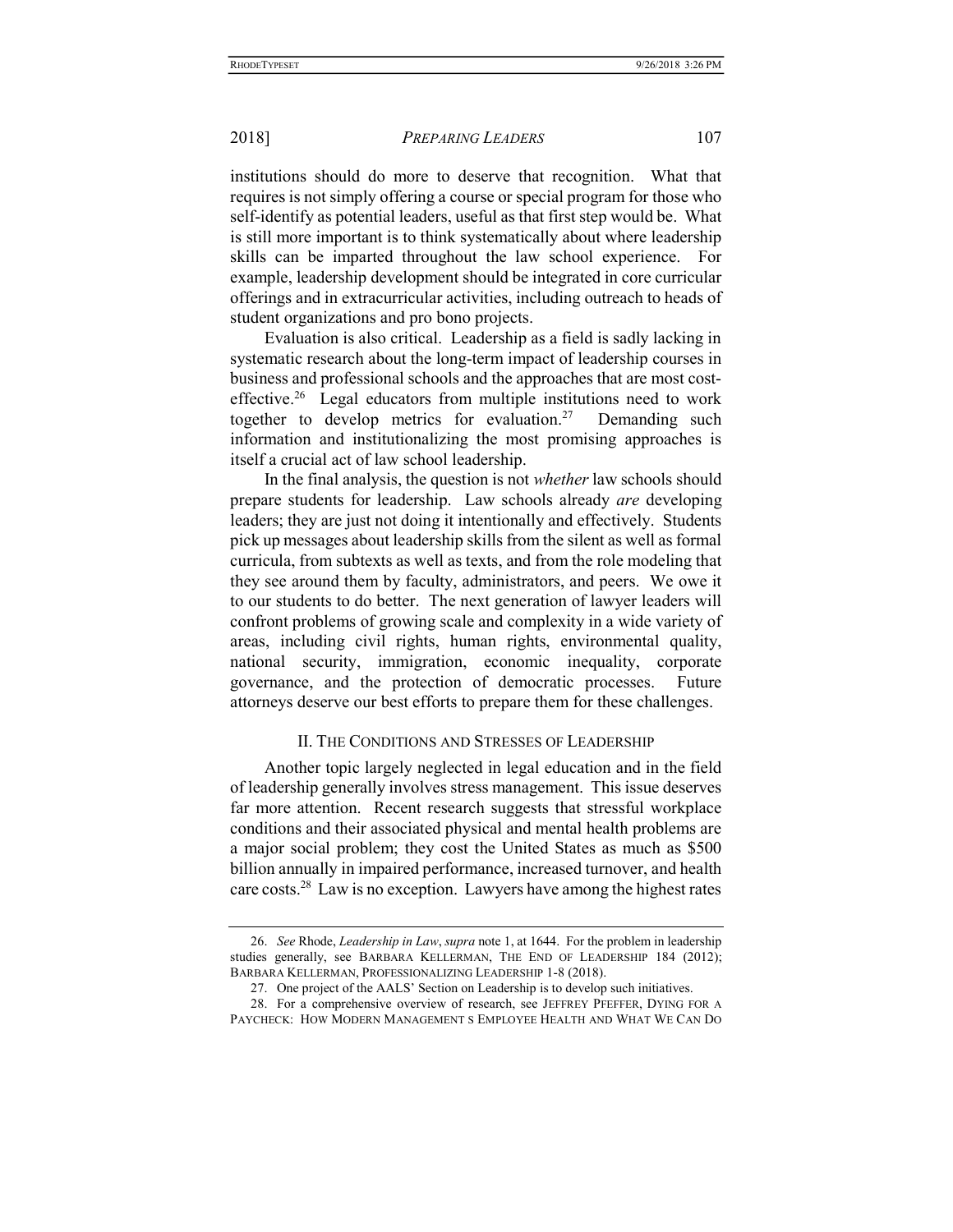of stress-related dysfunctions of any occupation.<sup>29</sup> And leaders are particularly susceptible, given the pace and pressures of their work.

### A. Lawyers Experiencing the Stress of Leadership

In the summer of 2017, many in the legal and leadership community read with shock a front-page article in the Sunday New York Times business section.<sup>30</sup> The author, Eilene Zimmerman, movingly described the death of her ex-husband, Peter, from an infection related to drug abuse. Peter Zimmerman was a leading partner at a leading Silicon Valley law firm who, for several years, had exhibited signs of serious ill health and substance abuse. It is, of course, no secret that many highly successful lawyers suffer from such problems. But what the article brought home is just how serious and tragic their difficulties may be when others look away, or fail to look at all. Eilene Zimmerman writes:

Of all the heartbreaking details of his story, the one that continues to haunt me is this: The history on his cellphone shows the last call he ever made was for work. Peter, vomiting, unable to sit up, slipping in and out of consciousness, had managed, somehow, to dial into a conference call.<sup>31</sup>

Some six months after the article appeared, Stanford's Center on the Legal Profession sponsored a panel featuring Eilene Zimmerman along with two of the nation's leading experts on the subject. One was Andrew Benjamin, a law and psychology professor at the University of Washington; the other was Patrick Krill, the founder of a behavioral health-consulting firm for the legal profession and the former director of the Hazelden Betty Ford Foundation's treatment program for addicted lawyers, judges, and law students. A podcast of the program is available and it makes for an unsettling experience.<sup>32</sup>

What that program demonstrated is that Peter Zimmerman's case is all too typical. The most comprehensive recent study of lawyers and substance abuse, coauthored by Krill, was cosponsored by the American Bar Association and Hazelden Foundation. Based on responses from

ABOUT IT 2-3 (2018) (estimating employer costs at \$300 billion and health system costs at \$200 billion).

<sup>29.</sup> See infra text accompanying notes 33-34. For the adverse effects of chronic stress, apart from its association with mental health impairments and substance abuse, see sources cited in Pamela Buy Pierson et al., Stress Hardiness and Lawyers, 42 J. LEGAL PROF. 1, 5 (2017).

 <sup>30.</sup> Eilene Zimmerman, The Lawyer, The Addict, N.Y. TIMES (Jul. 16, 2017), https://www.nytimes.com/2017/07/15/business/lawyers-addiction-mental-health.html.

 <sup>31.</sup> Id.

 <sup>32.</sup> See https://www.youtube.com/watch?v=sJngsXBIQeQ.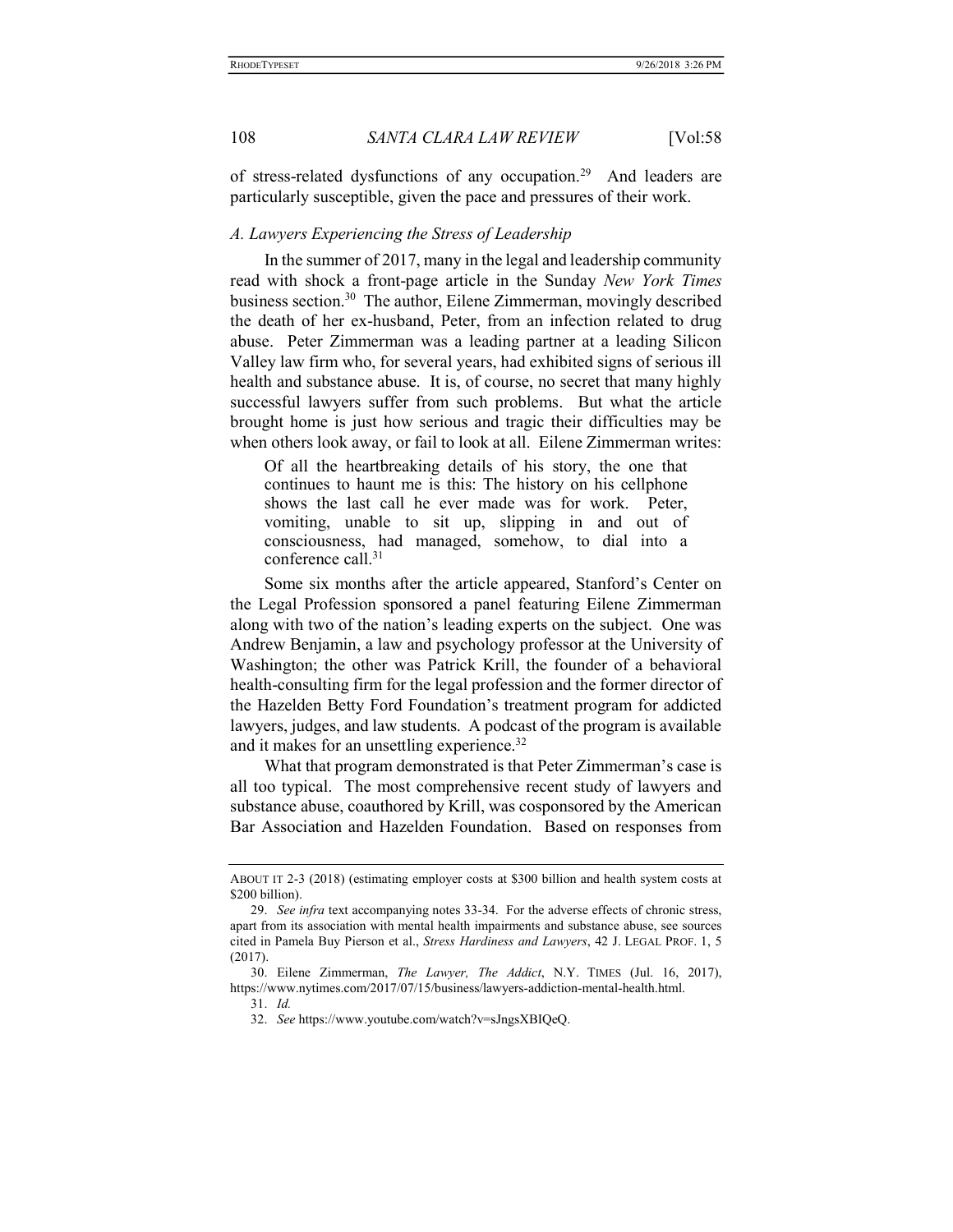almost 13,000 attorneys, it found that about a fifth of all lawyers (21 percent) qualify as problem drinkers and suffer from anxiety (19 percent), and over a quarter struggle with mild or more serious depression  $(28 \text{ percent})^{33}$  Figures on drug use are unreliable because three-quarters of the survey participants declined to answer the question, an omission that Krill attributes to the stigma and illegality associated with such substance abuse.<sup>34</sup>

The limited research available also suggests that lawyers report almost three times the rate of depression and almost twice the rate of substance abuse as other Americans.<sup>35</sup> Law ranks among the top five careers for suicide.<sup>36</sup> Primary reasons for legal professionals' particular vulnerability involve: first, the characteristics of individuals who become lawyers; second, the priorities and pressures that they experience in law school; and third, the conditions of practice that they encounter after graduating. As to the first reason, most research suggests that law attracts a disproportionate number of individuals with personality traits such as competitiveness, combativeness, and pessimism, which combine to make them susceptible to pressure, stress, and related mental health difficulties.<sup>37</sup>

The law school experience compounds the problem. Although entering students rank better than students in other fields with respect to mental health and substance abuse, law graduates leave with higher rates of problems.<sup>38</sup> Reasons include the competition for jobs and grades, the

 <sup>33.</sup> Patrick R. Krill et al., The Prevalence of Substance Use and Other Mental Health Concerns Among American Attorneys, 10 J. ADD. MED. 46 (Jan., Feb. 2016).

 <sup>34.</sup> Zimmerman, supra note 30 (quoting Krill).

 <sup>35.</sup> Fred Zaharias, A Word of Caution for Lawyer Assistance Programming, 18 GEO. J. LEGAL ETHICS 237, 241 n.15 (2004); Sue Shellbarger, Even Lawyers Get the Blues: Opening About Depression, WALL ST. J. (Dec. 12, 2007, 11:59 PM), https://www.wsj.com/articles/SB119751245108525653. Most of these accounts rely on earlier data. Current data are lacking but earlier studies find that lawyers' rates of depression (19 percent) were three and a half times higher than that of 104 other occupational groups. See Anthony Eaton & Garrison Mandel, Occupations and the Prevalence of Major Depressive Disorder, 32 J. OCC. MEDICINE 1079 (1990); G. Andrew H. Benjamin et al., The Prevalence of Depression, Alcohol Abuse and Cocaine Abuse Among United States Lawyers, 13 INT'L J. L. & PSYCHIATRY 233 (1990).

 <sup>36.</sup> Rosa Flores & Rose Marie Arce, Why Are Lawyers Killing Themselves?, CNN (Jan. 20, 2014, 2:42 PM), http://www.cnn.com/2014/01/19/us/lawyer-suicides/.

 <sup>37.</sup> See NANCY LEVIT & DOUGLAS O. LINDER, THE HAPPY LAWYER: MAKING A GOOD LIFE IN THE LAW 74-75 (2010); Daicoff, supra note 11, at 1337; see also other sources cited in DEBORAH L. RHODE, THE TROUBLE WITH LAWYERS 17, 155 n.56 (2015).

 <sup>38.</sup> Kenneth M. Sheldon & Lawrence S. Krieger, Does Legal Education Have Undermining Effects on Law Students?, 22 BEHAV. SCI. & L. 261 (2004); Report of the AALS Special Committee on Problems of Substance Abuse in the Law Schools, 44 J. LEGAL EDUC. (1993), discussed in Jerome M. Organ et al., Suffering in Silence: The Survey of Law Student Well-Being and the Reluctance of Law Students to Seek Help for Substance Use and Mental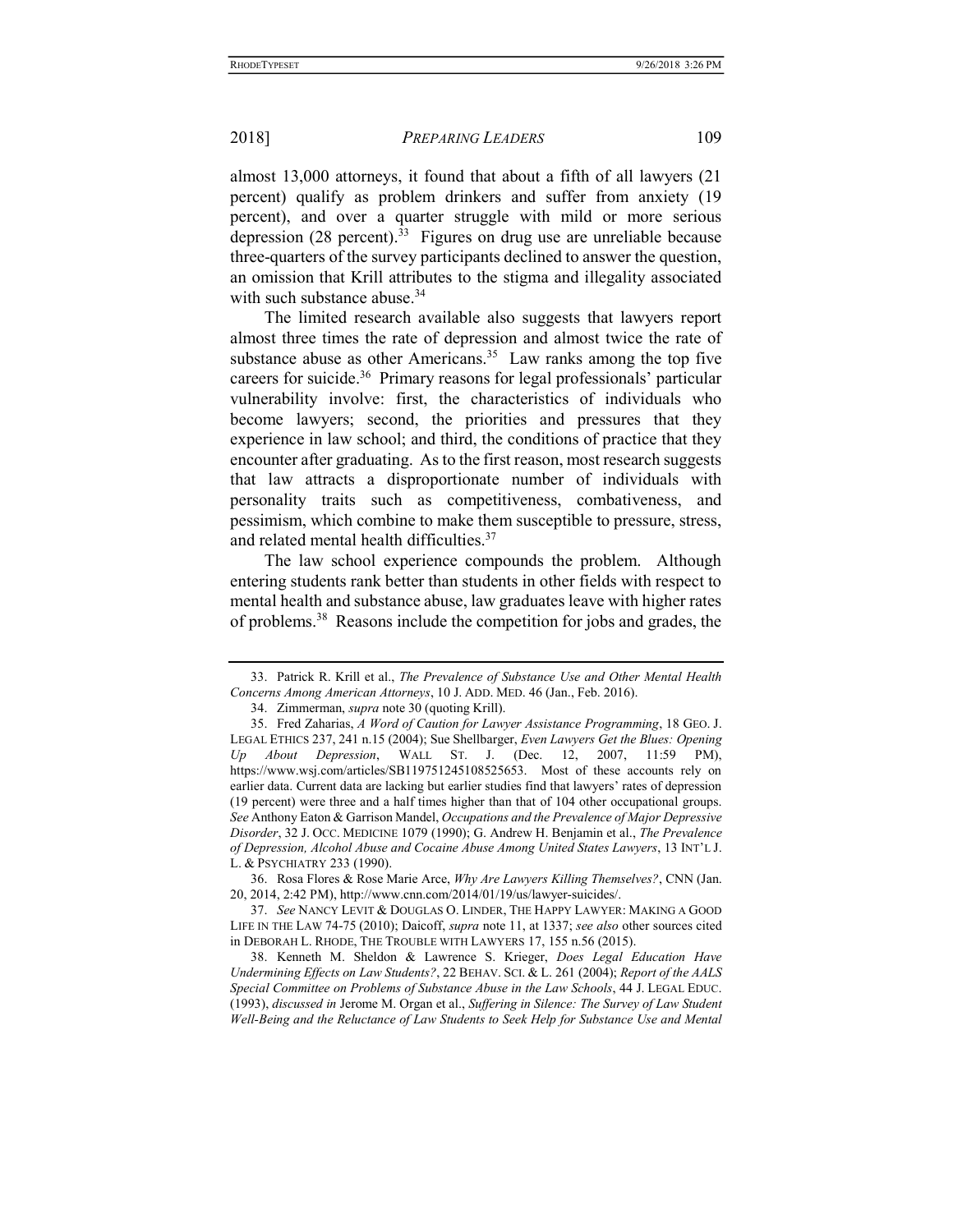pressure of overwork, the stress of crushing debt loads, and the lack of education and resources concerning psychological health.<sup>39</sup> For students of color, both subtle and overt forms of racial bias, and feelings of isolation and exclusion create further challenges.<sup>40</sup> White students from socially and economically disadvantaged backgrounds experience related difficulties.<sup>41</sup> Even students who recognize that they have problems are often unwilling to seek help. Major barriers include concerns about privacy, social stigma, financial implications, and potential threats to bar admission, employment, or academic status.<sup>42</sup> In one recent survey of fifteen law schools, although over 40 percent of students thought that they had needed help for mental health problems in the prior year, only about half actually received counseling from a mental health professional.<sup>43</sup> Although a quarter were at risk for excessive drinking, only 4 percent reported ever receiving assistance for substance abuse.<sup>44</sup> Prescription drug abuse was also a significant problem.<sup>45</sup> Students with the most serious issues were the least likely to seek assistance.<sup>46</sup> Almost half of all survey participants believed that if they had a drug or alcohol problem, their chances of bar admission were better if the problem remained hidden, and 43 percent thought the same about mental health difficulties.<sup>47</sup> A third of students reported that if they saw a classmate with such an impairment, they were very or somewhat likely to do nothing.<sup>48</sup> Similarly disturbing is that only half of students say that their law school places substantial emphasis on

Health Concerns, 66 J. LEGAL EDUC. 116, 117 (2016); G. Andrew H. Benjamin et al., The Role of Legal Education in Producing Psychological Distress Among Law Students and Lawyers, 11 L. & SOC. INQUIRY 225, 246 (1986).

 <sup>39.</sup> Bree Buchanan et al., The Path to Lawyer Well-Being: Practical Recommendations for Positive Change, NAT'L TASK FORCE ON LAW. WELL BEING 7, 35 (Aug. 14, 2017), https://www.americanbar.org/content/dam/aba/images/abanews/ThePathToLawyerWellBein gReportRevFINAL.pdf; Ian Ayres et al., Anxiety Psychoeducation for Law Students: A Pilot Program, 67 J. LEGAL EDUC. 118, 119 (2017).

 <sup>40.</sup> Bonita London et al., Psychological Theories of Educational Engagement: A Multi-Method Approach to Studying Individual Engagement and Institutional Change, 60 VAND. L. REV. 455, 462-63 (2007); Abigail J. Stewart & Andrea L. Dottolo, Socialization to the Academy: Coping with Competing Identities, in NAVIGATING THE FUTURE: SOCIAL IDENTITY, COPING, AND LIFE TASKS 168-69 (Geraldine Downey et al. eds., 2005).

<sup>41.</sup> London et al., *supra* note 40, at 463. For a moving account of an Appalachian student's experience at Yale Law School, see J.D. VANCE, HILLBILLY ELEGY: A MEMOIR OF A FAMILY AND CULTURE IN CRISIS (2016).

 <sup>42.</sup> Organ et al., supra note 38, at 141.

 <sup>43.</sup> Id. at 140-41.

 <sup>44.</sup> Id. at 142.

 <sup>45.</sup> Id. at 134-35.

 <sup>46.</sup> Id.

 <sup>47.</sup> Id. at 142.

 <sup>48.</sup> Id. at 143.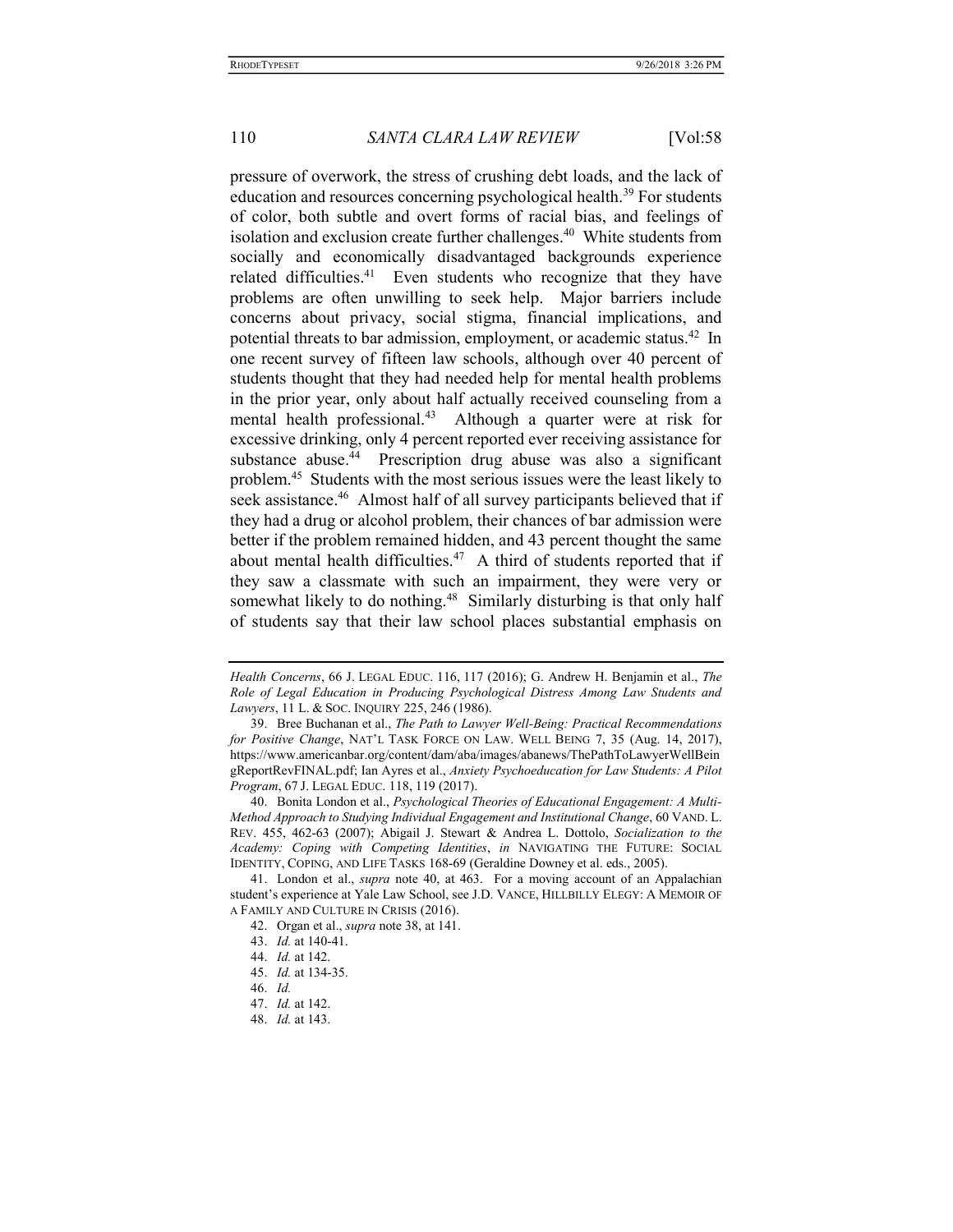preparing them to handle the stresses of law practice.<sup>49</sup>

These stresses are increasing, and set lawyers up for an array of health-related concerns. As I have argued elsewhere, in both private practice and public sector work, competitiveness has grown within and across organizations; job security also means less and is harder to obtain.<sup>50</sup> Too many lawyers find much of their work "soul-crushing, stressful, and tedious."<sup>51</sup> For lawyers in firms, billable hours have sharply escalated, and what has not changed is the number of hours in the day.<sup>52</sup> Law is the nation's second most sleep-deprived occupation, which escalates the risk of anxiety and depression, and seriously impairs performance.<sup>53</sup> "All work and no play" is increasingly the norm and, as a New Yorker cartoon adds, it "makes you a valued employee."<sup>54</sup> Overwork is a major cause of psychological and physical impairment.<sup>55</sup> Yet all too often, a willingness to work sweatshop schedules functions as a proxy for commitment.<sup>56</sup> This was true for Peter Zimmerman. His wife describes a memorable Christmas when a call from a vacationing partner forced Peter to skip their family dinner to finish a brief.<sup>57</sup> Unsurprisingly, most surveyed lawyers report that they do not have sufficient time for themselves and their families, and overwork is a leading cause of lawyers' physical and psychological health difficulties.<sup>58</sup>

 <sup>49.</sup> Student Engagement in Law School: Enhancing Student Learning, LSSSE 1, 7 (2009), https://files.eric.ed.gov/fulltext/ED512516.pdf.

<sup>50.</sup> RHODE & PACKEL, *supra* note 1, at 43, and sources cited.

<sup>51.</sup> Paul Campos, Lawyers and Spoiled Identity, 28 GEO. J. LEGAL ETHICS 73, 99-100, 107-09, 111 (2015) (quoting lawyers including Barone, LAOL Needs Advice, JD Underground (Mar. 2013)); see DEBORAH L. RHODE, THE TROUBLE WITH LAWYERS 12, 18 (2015).

<sup>52.</sup> RHODE, THE TROUBLE WITH LAWYERS, *supra* note 51, at 12-13; Pierson et al., *supra* note 29, at 20-21.

 <sup>53.</sup> Catherine Rampell, America's Ten Most Sleep Deprived Jobs, N.Y. TIMES (Feb. 22, 2012, 4:41 PM), https://economix.blogs.nytimes.com/2012/02/22/americas-10-most-sleepdeprived-jobs/; Anahad O'Connor, Really? The Claim: Long Work Hours Can Cause Depression, N.Y. TIMES (Feb. 7, 2012, 11:40 AM),

https://well.blogs.nytimes.com/2012/02/06/really-the-claim-long-work-hours-can-cause-

depression; A.M. Williamson & Anne-Marie Feyer, Even Moderate Sleep Deprivation Produces Impairments in Cognitive and Motor Performance Equivalent to Legally Prescribed Levels of Alcohol Intoxication, 57 OCCP. ENV'T MED. 649, 653-54 (2000); Yvonne Harrison & James Horne, The Impact of Sleep Deprivation on Decision Making: A Review, 61 J. EXP. PSYCH. APP. 236 (2000).<br>54. Lee Collum,

THE NEW YORKER (Oct. 30, 1998), http://www.Cartoonbank.com.

 <sup>55.</sup> PFEFFER, supra note 28, at 133-35.

<sup>56.</sup> RHODE, THE TROUBLE WITH LAWYERS, supra note 37, at 13; PFEFFER, supra note 28, at 128.

 <sup>57.</sup> Zimmerman, supra note 30.

 <sup>58.</sup> For surveyed lawyers reports, see ABA Young Lawyers Division Survey: Career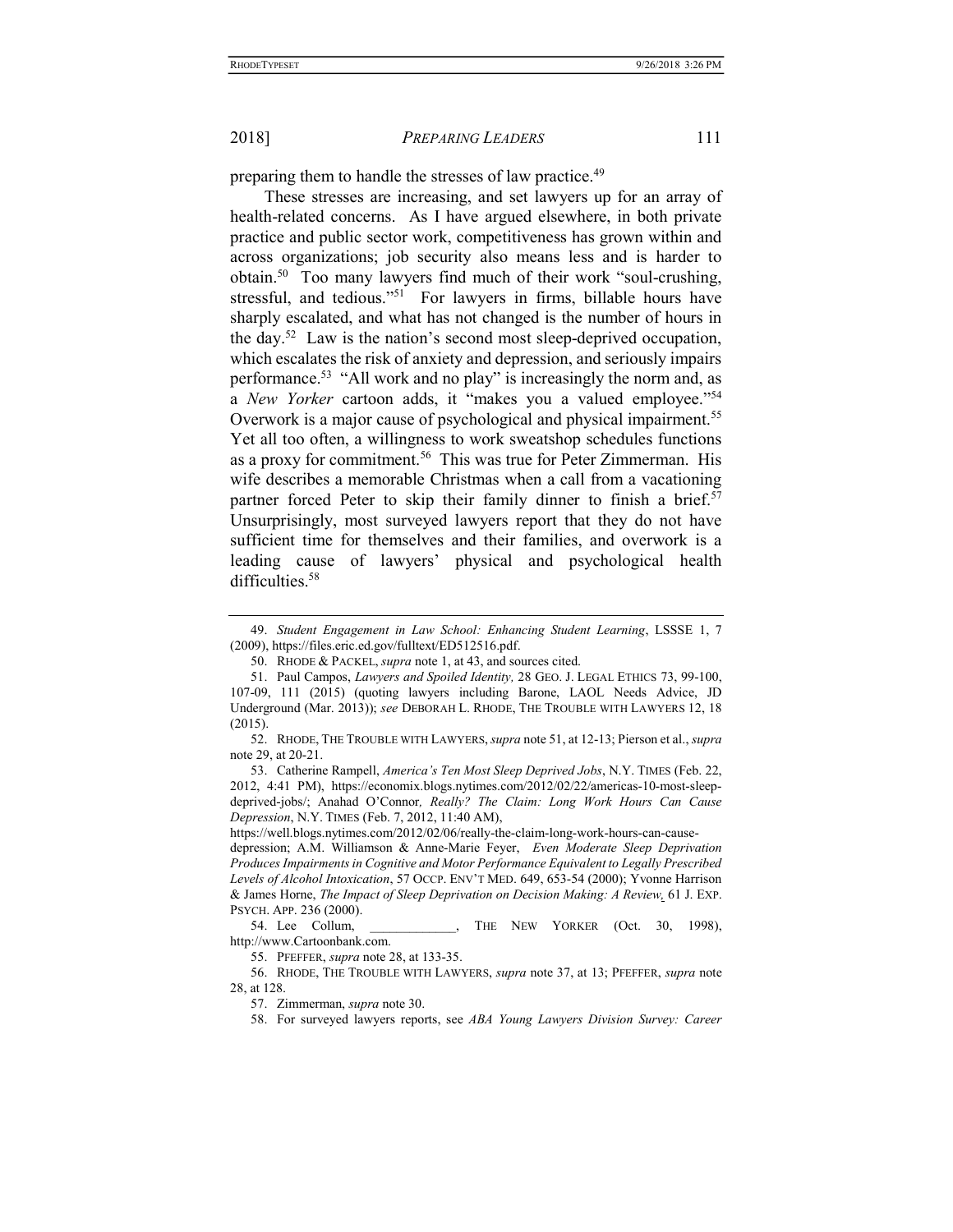In addressing these issues, technology has created as many problems as it has solved. Electronic communication has made it increasingly possible for lawyers to work at home or on vacation, but has also made it increasingly impossible for them not to do so.<sup>59</sup> Lawyers remain tethered to their devices, as Eilene Zimmerman notes in describing Peter's memorial service. When a young associate from his firm "stood up to speak of their friendship . . . [q]uite a few of the lawyers attending the service were bent over their phones, reading and tapping out emails. Their friend and colleague was dead, and yet they couldn't stop working long enough to listen to what was being said about him."60

Racial, ethnic, gender, and class bias also creates additional stress. Underrepresented groups often face isolation, denigration, harassment, and pressures to suppress aspects of their identity to fit the dominant culture.<sup>61</sup> Chronic "micro-inequities"—subtle insults, denigrating messages, and patterns of being overlooked and undervalued—can impair performance and psychological well-being.<sup>62</sup> Indeed, some research finds that these forms of often unintended bias can have more adverse consequences than overt discrimination, because they occur with greater frequency and targets are more likely to blame themselves than the perpetrators.<sup>63</sup>

#### B. Challenges for Leaders

Stress and overwork escalate for lawyers who lead. Although the contexts of contemporary leadership vary, most share some common features, including an increase in competition, complexity, scale, and

Satisfaction, A.B.A, Table 20 (2000). For overwork, see sources cited in Buchanan et al., supra note 35, at 32, 55; RHODE, THE TROUBLE WITH LAWYERS, supra note 37, at 20, 158 n.86.

<sup>59.</sup> Lawyers' problems are reflective of broader cultural patterns. See generally LESLIE A. PERLOW, SLEEPING WITH YOUR CELLPHONE (2012).

 <sup>60.</sup> Zimmerman, supra note 30.

 <sup>61.</sup> For examples of the devaluation of competence of lawyers of color, see ARIN N. REEVES, WRITTEN IN BLACK & WHITE: EXPLORING CONFIRMATION BIAS IN RACIALIZED PERCEPTIONS OF WRITING SKILLS 3 (2014); Jerry Kang et al., Are Ideal Litigators White? Measuring the Myth of Colorblindness, 7 J. EMPIRICAL LEGAL STUD. 886 (2010). For pressures to "cover" to fit in, see Kenji Yoshino, The Pressure to Cover, N.Y. TIMES MG. (Jan. 15, 2006), https://www.nytimes.com/2006/01/15/magazine/the-pressure-to-cover.html. For an overview of diversity-related issues in the legal profession, see RHODE, THE TROUBLE WITH LAWYERS, supra note 37, at 60-86; see also RHODE & PACKEL, supra note 2, at 470- 47, and sources cited.

 <sup>62.</sup> Derald Wing Sue et al., Racial Microaggressions in Everyday Life: Implications for Clinical Practice, 62 AM. PSYCHOL. 271, 273 (2007).

 <sup>63.</sup> Kristen P. Jones et al., Not So Subtle: A Meta-Analytic Investigation of the Correlates of Subtle and Overt Discrimination, 42 J. F. MGMT. 1588, 1589-92, 1605-06 (2013).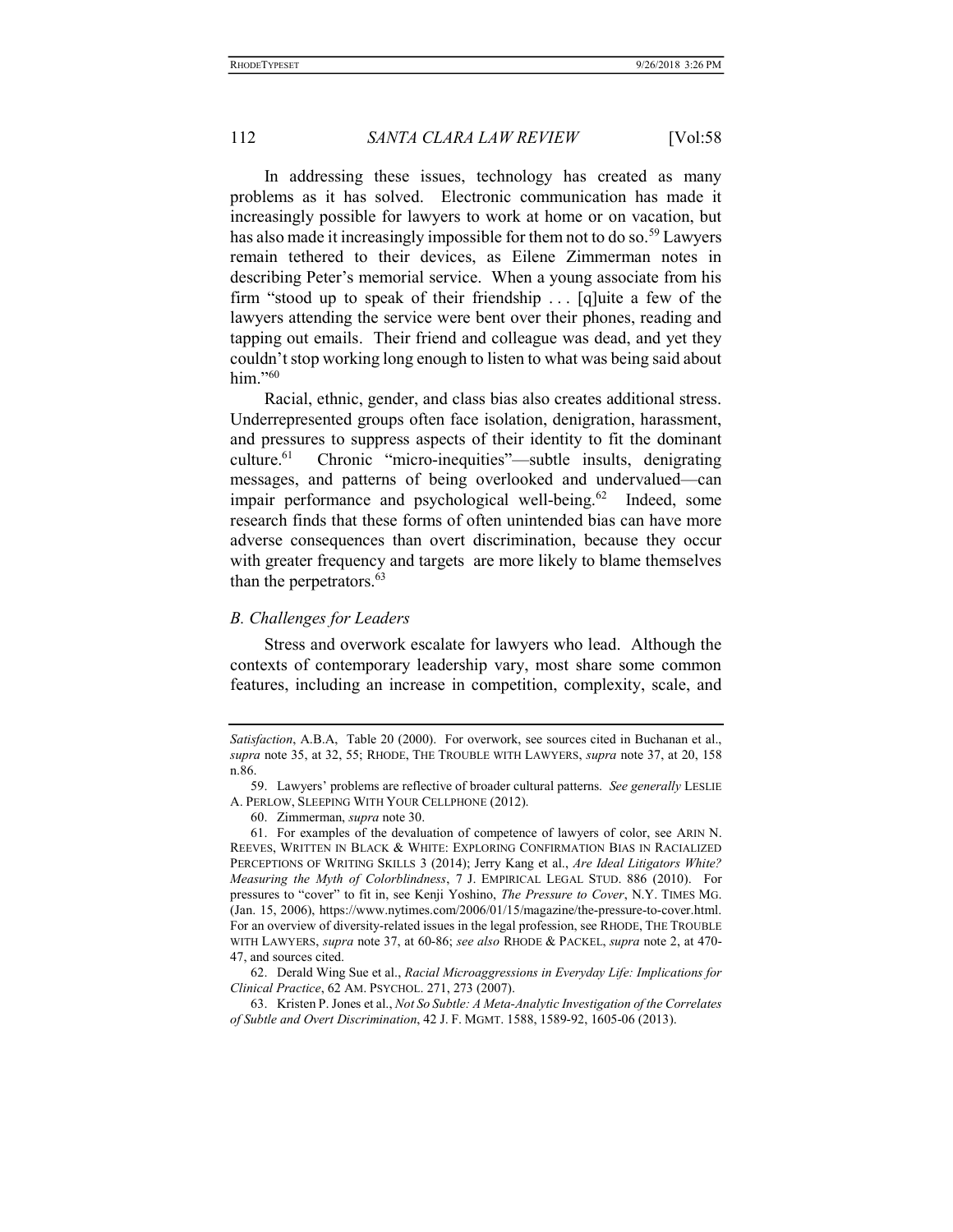pace.<sup>64</sup> Leaders face growing "pressure to perform, to be constantly competitive, constantly innovative, constantly communicative, constantly at the top of their game, constantly at the service of followers whose level of patience with those in charge has dropped to new, arguably precipitous lows."<sup>65</sup>

Other challenges arise from changes in legal organizations. Over the last half century, the size of the largest firms has increased more than ten times, and the most prominent public interest legal organizations have also mushroomed.<sup>66</sup> In-house offices of large corporations have grown as well and all of these organizations confront more issues involving multiple states, countries, and stakeholders.<sup>67</sup> The risks and consequences of bad decisions are amplified by social media and a 24-7 news cycle.<sup>68</sup> Technological advances have increased both the pace of decision-making and the responsibilities of decision makers. Leaders often face an information overload, along with pressure to make complex decisions instantly and to be constantly available.<sup>69</sup> As former deputy attorney general Jamie Gorelick noted, "if you don't like an issue before you, wait fifteen minutes. . . Somebody will give you a new one."<sup>70</sup>

Lawyers who lead also have a responsibility to address the working conditions in their organizations that impair heath. Although data is lacking on the prevalence and effectiveness of stress management and wellness programs in legal workplaces, the experience in other fields is not especially encouraging. All too often employers supply voluntary opportunities with or without modest incentives for participation, which do not attract most employees or address the root causes of stress (such as overwork, inflexible and unpredictable schedules, excessive competition, and unrealistic time pressure).<sup>71</sup> Failure to modify these conditions is not only inhumane, it is economically unproductive. Bleary, burned out, disaffected, and/or addicted lawyers are not

 <sup>64.</sup> The discussion in this section draws on RHODE & PACKEL, supra note 1, at 43.

 <sup>65.</sup> BARBARA KELLERMAN, HARD TIMES: LEADERSHIP IN AMERICA 301 (2015).

 <sup>66.</sup> Deborah L. Rhode, Public Interest Law: The Movement at Midlife, 60 STAN. L. REV. 2027, 2032-33 (2008). For example, the National Resources Defense Council (NRDC), where my husband works, began in the mid-1970s with a half dozen lawyers; NRDC currently employs over 500 people including scientists, communications experts, and administrators. See About Us, NRDC, https://www.nrdc.org/about (last visited Apr. 23, 2018).

 <sup>67.</sup> BEN W. HEINEMAN, JR., THE INSIDE COUNSEL REVOLUTION: RESOLVING THE PARTNER-GUARDIAN TENSION (2016).

 <sup>68.</sup> Pierson et al., supra note 29, at 38-39 (discussing leaders' constant high visibility).

 <sup>69.</sup> MICHAEL FULLAN, LEADING IN A CULTURE OF CHANGE 2 (2001).

 <sup>70.</sup> ELIZABETH VRATO, THE COUNSELORS: CONVERSATIONS WITH 18 COURAGEOUS WOMEN WHO HAVE CHANGED THE WORLD 51 (2002) (quoting Gorelick).

 <sup>71.</sup> PFEFFER, supra note 28, at 29-43.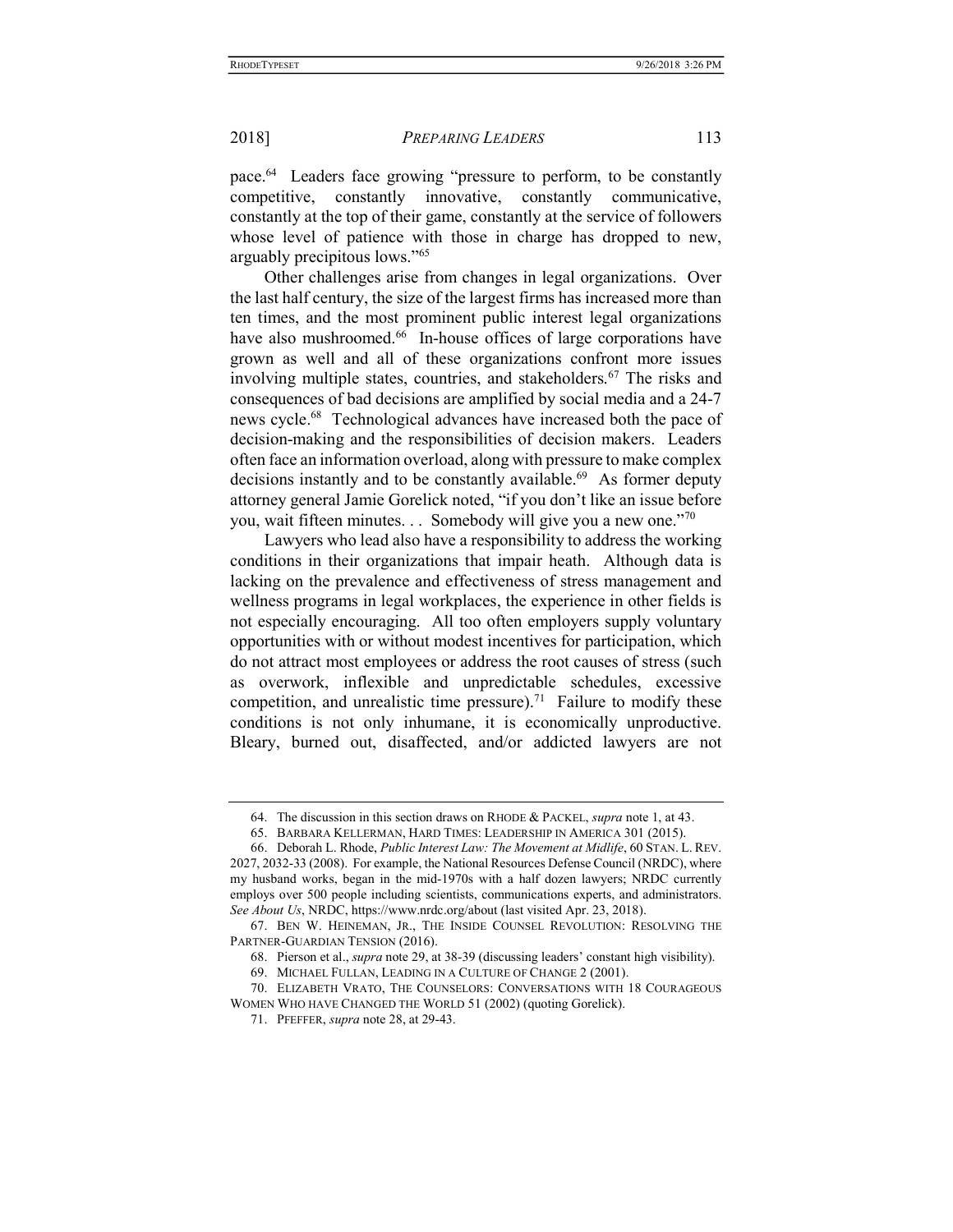delivering cost effective services.<sup>72</sup> Leaders need to know more about how their policies and practices are exacerbating rather than combatting the problem.

# C. Strategies for Improving Lawyer Well-Being

Addressing these issues is no small task. Our Stanford program was titled "The Elephant in the Room: The Legal Profession, Mental Health and Substance Abuse." Despite the overwhelming magnitude of that elephant, it is one that lawyers and legal educators have often preferred to ignore. Many place responsibility everywhere and anywhere else, and have averted their eyes when individuals such as Peter Zimmerman have suffered in silence.<sup>73</sup> Much needs to change, and a National Task Force on Lawyer Well Being has sketched out a comprehensive reform agenda, with forty-four specific recommendations for legal employers, legal educators, bar regulators, and other stakeholders.<sup>74</sup> Because time at this symposium is short and that agenda is not, and because my focus here is on leadership in legal education, let me close with some key proposals for law schools.

The most obvious first step is to provide better education for students about health challenges and appropriate responses. More information should be available from multiple sources to enable individuals both to recognize that they, or one of their classmates, need assistance, and to know how to get it. The National Task Force and other experts recommend that schools consider:

- ensuring that mental health and substance abuse issues receive coverage in mandatory professional responsibility courses;
- establishing lecture series or programs on wellness and coping strategies for stress, including sessions during orientation for first year students;
- providing adequate counseling and referral structures;
- publicizing resources to normalize the process of seeking assistance;
- offering training for peer counselors; and
- working with legal employers to structure activities for student summer associates and recruits that do not foster alcohol abuse.<sup>75</sup>

<sup>72.</sup> Id. at 137-38, 194-96; RHODE, TROUBLE WITH LAWYERS, *supra* note 37, at 20-23.

 <sup>73.</sup> Buchanan et al., supra note 39, at 12.

 <sup>74.</sup> Buchanan et al., supra note 39.

 <sup>75.</sup> Buchanan et al., supra note 39, at 36-39; Organ et al., supra note 38, at 148-50. For strategies to increase "stress hardiness" see Pierson, supra note 29, at 40-60. The suggestion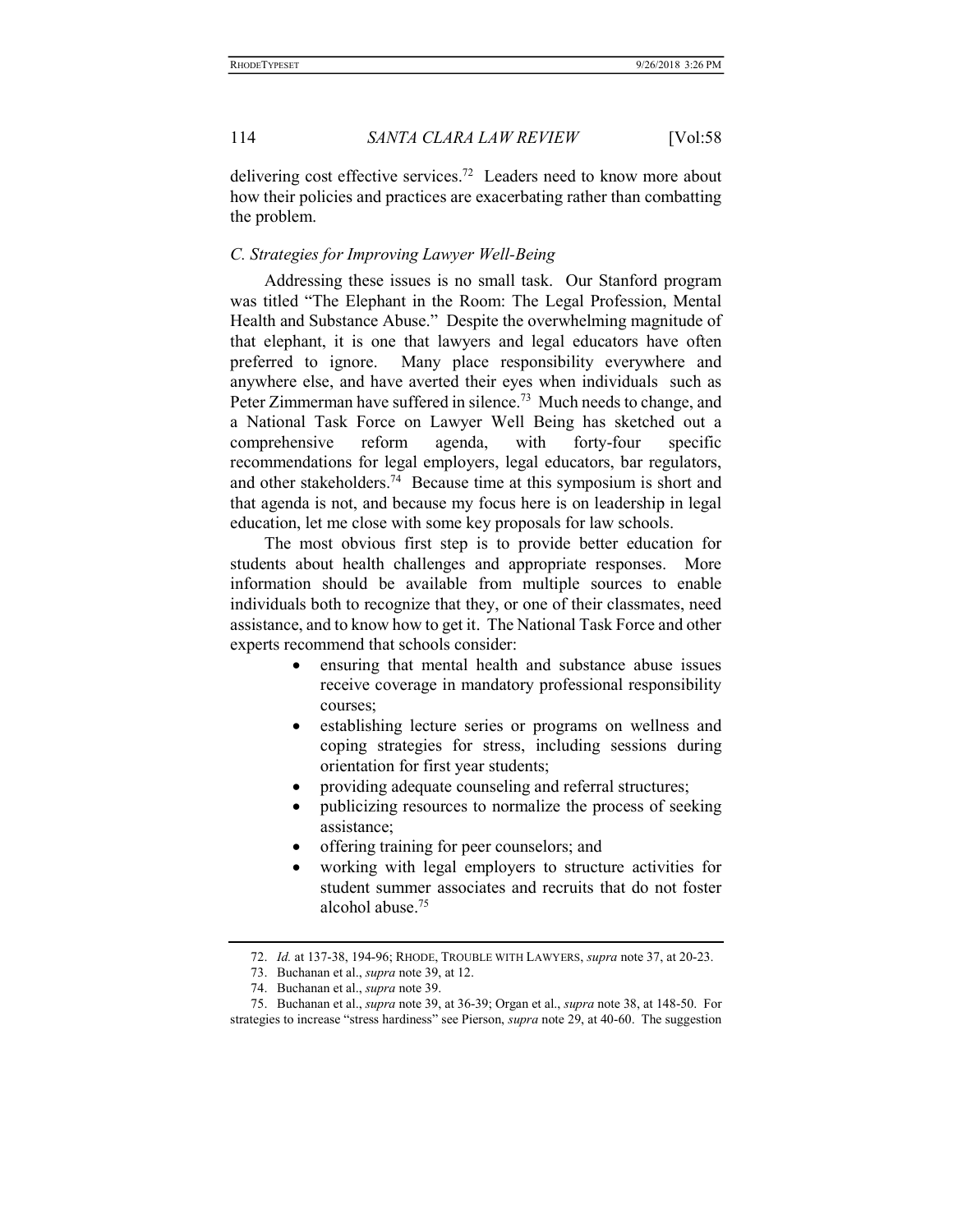Equally important is educating faculty. Most lack adequate information about psychological dysfunction in their students or attribute it to factors outside law schools' control.<sup>76</sup> Law professors should know more about how to recognize students at risk and how to provide constructive assistance. They also need to understand their own reporting responsibilities to the law school and to the bar in such circumstances. So too, faculty also should be better informed about practices that researchers believe are compromising student well-being, such as mandatory grading curves, inadequate feedback, and intimidating classroom teaching styles.<sup>77</sup>

Finally, law schools should do more to assess their cultures and implement appropriate correctives. The National Task Force recommends strategies such as conducting anonymous student surveys about well-being and discouraging alcohol-centered social events. Legal educators can also do more to partner with other schools and the bar on related issues. One high priority should be ensuring that the state's moral character inquiries for bar admission do not discourage students from seeking mental health treatment. Despite frequent litigation under the Americans for Disability Act, and an American Bar Association resolution urging bar licensing authorities to drop overbroad questions, not all states have done so.<sup>78</sup> Another priority should be to collect data on student well-being programs from other law schools and academic institutions to identify the most cost-effective strategies.

# **CONCLUSION**

As a law teacher for almost four decades, I have observed many legal professionals—friends, colleagues, students, and staff—struggle with issues of well-being. Large numbers of these individuals are, or will become, leaders. The vast majority, I hope, have gotten the assistance they need. But some, I suspect, have not. For that, our

about alternative events for students comes from Email from Patrick Krill, Founder of Krill Strategies. Pub. Aff. & Pol'y Advisor to the Hazelden Betty Ford Found., to Deborah L. Rhode, Ernest W. McFarland Professor of Law at Stanford University (Mar. 21, 2018) (on file with author). For an innovative program to address student anxiety piloted at Stanford and Yale, see Ayres et al., supra note 39.

 <sup>76.</sup> Robert. P. Schwerk, The Law Professor as Fiduciary: What Duties Do We Owe to Our Students, 45 S. TEX. L. REV. 764-66 (2004).

<sup>77.</sup> Kenneth M. Sheldon & Lawrence S. Kreiger, Understanding the Negative Effects of Legal Education on Law Students: A Longitudinal Test of Self-Determination Theory, 33 PERSONALITY & SOC. PSYCHOL. 853 (2007).

 <sup>78.</sup> Organ et al., supra note 38, at 154-56. For general discussion, see No One Should Be Forced to Choose Between the Ability to Practice Law and Their Rights to Privacy and to Be Free From Discrimination, DISABILITY RIGHTS WASH. (Sep. 1, 2016), https://www.disabilityrightswa.org/2016/09/01/questions-of-discrimination/.